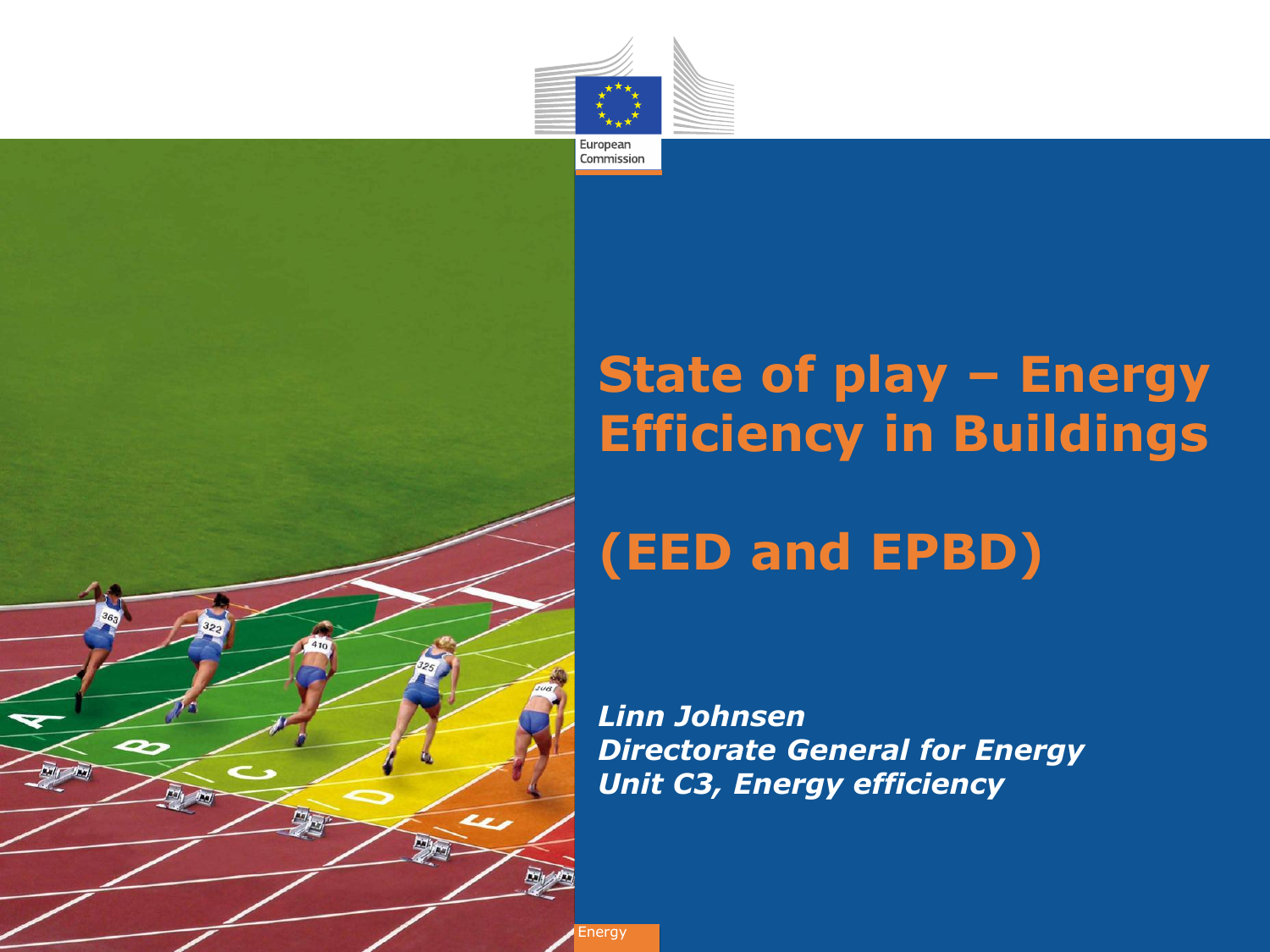

### The legal framework of the EU energy efficiency policy



**Energy**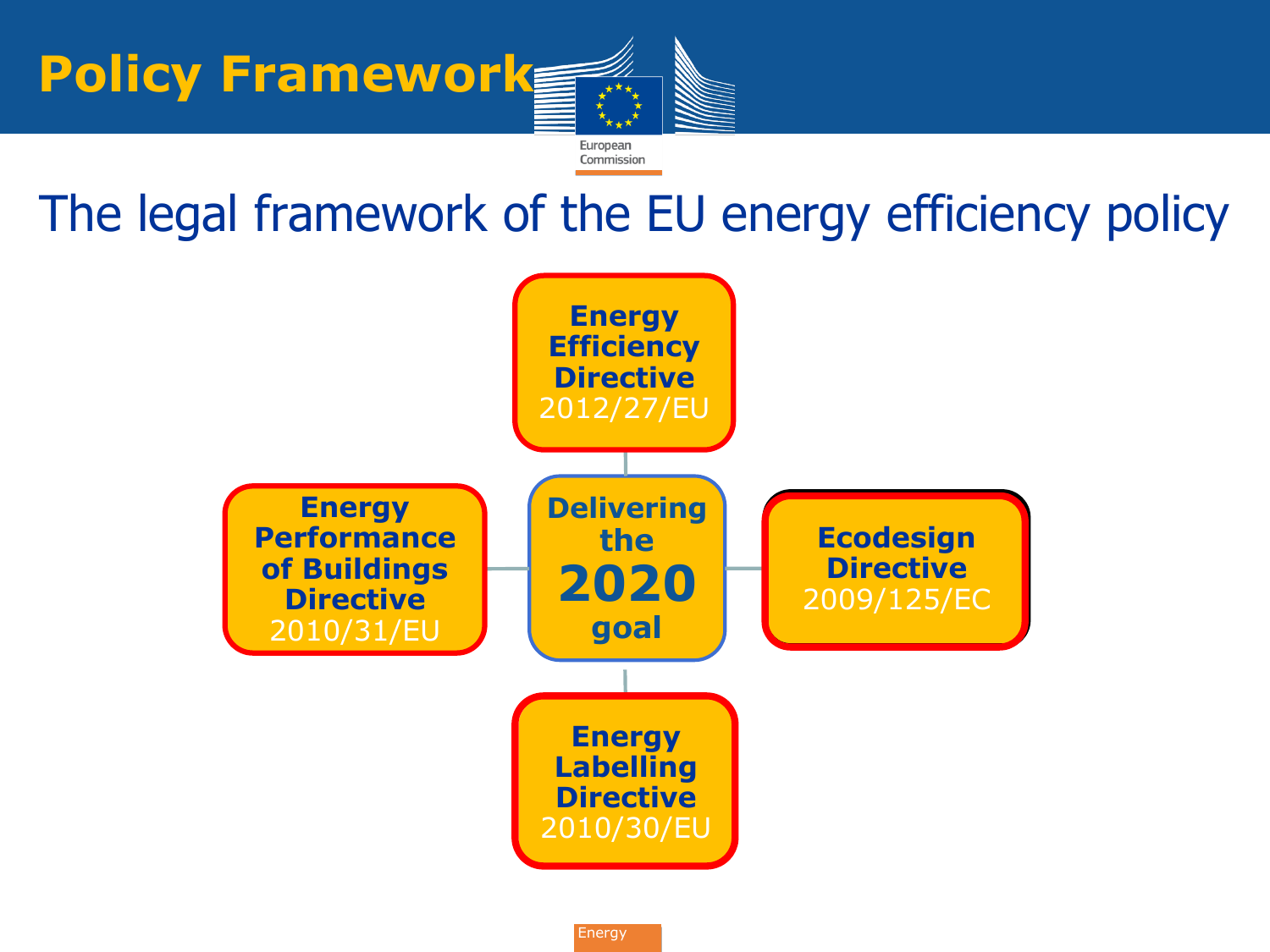

# **Energy Efficiency Directive 2012/27/EU Directive 2012/27/EU<br>● OJ 14 November 2012**

- 
- 0J 14 Novembe<br>● **In force since 4 December 2012 .** In force since 4<br>December 2012<br>Transposition
	- **deadline: 5 June 2014**



### **http://ec.europa.eu/energy/efficiency/eed/eed\_en.htm**

**Energy**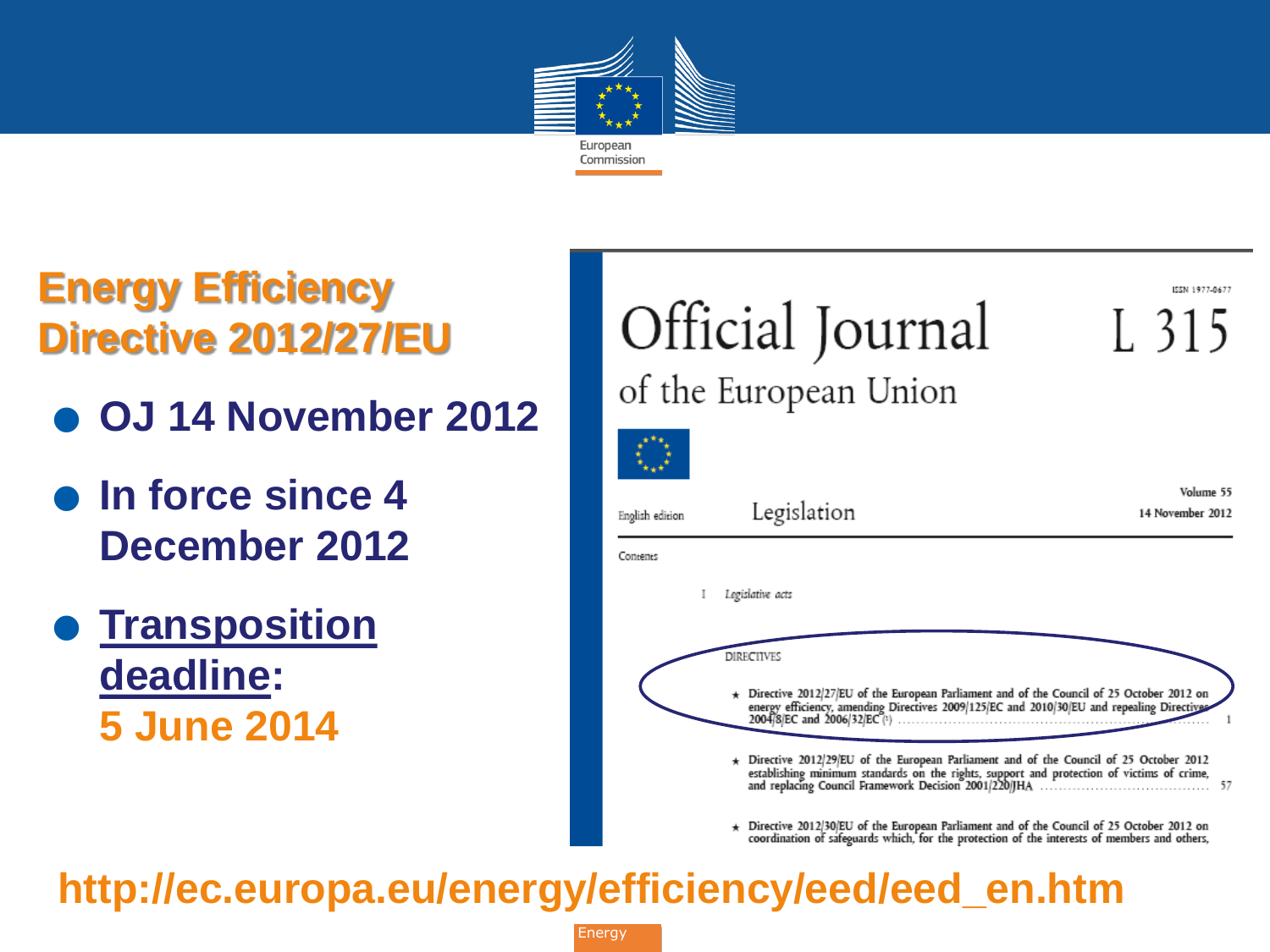

# **Energy Efficiency Directive (EED) Directive 2012/27/EU - buildings**

### **→ Building renovation**

→ by 04/2014: MS to make **long-term strategies** for mobilizing investments

#### **Exemplary role of the public sector**

- MS must **renovate 3% (by floor area)** of their **central government buildings** per year or adopt measures to achieve equivalent energy savings in these buildings, voluntary for lower administrative levels
- $\rightarrow$  Central government **public procurement** limited to products, services and buildings with high energy efficiency performance
- **Energy efficiency obligation schemes**
- $\rightarrow$  Energy audits
- **Accurate and frequent individual metering / billing**
- **Energy Performance contracting**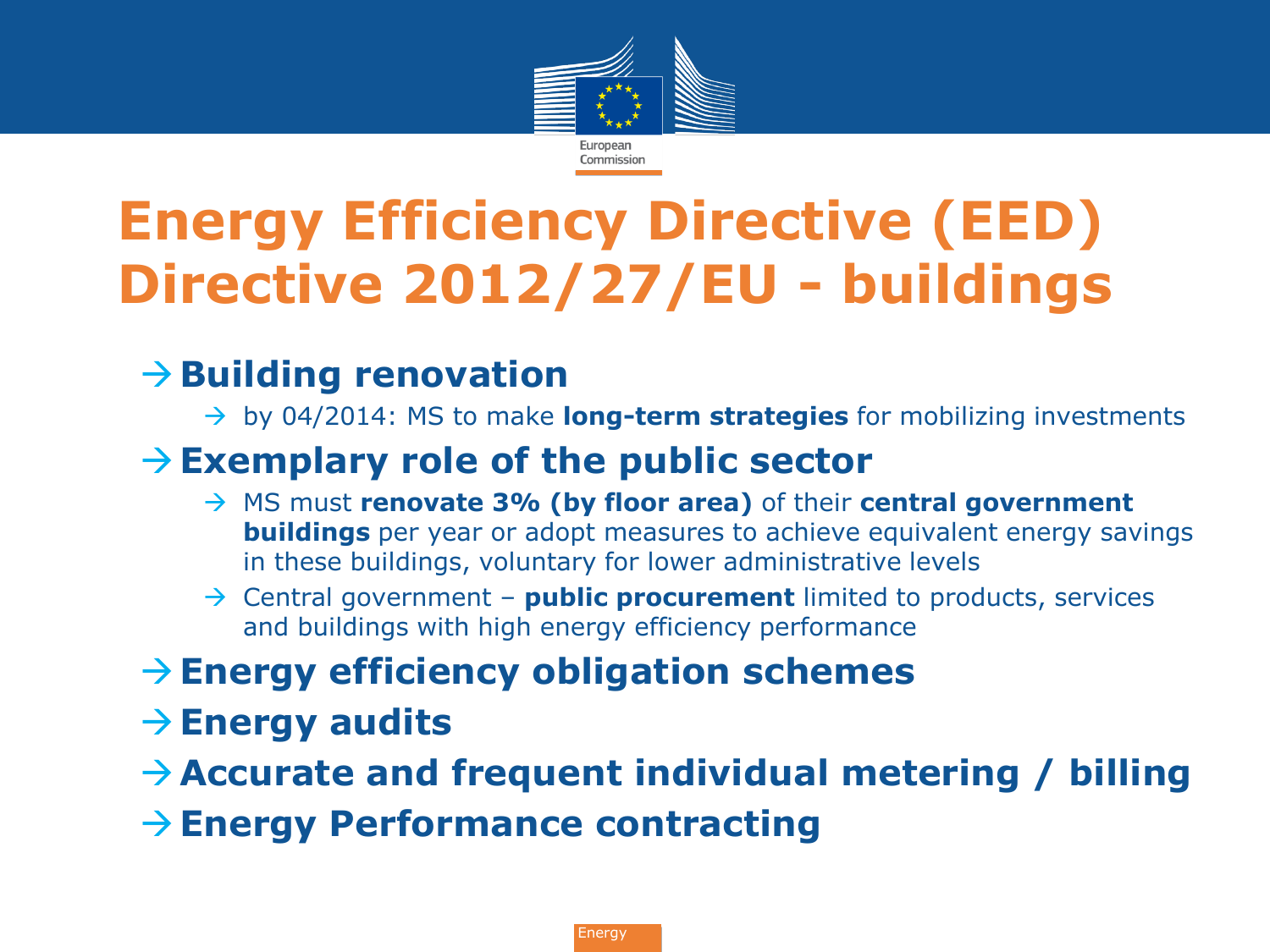

**Articles 3 & 7: targets and energy efficiency obligations (or alternatives)**

**All Member States have set national indicative energy efficiency targets for 2020: [http://ec.europa.eu/energy/efficiency/eed/reporting\\_en.ht](http://ec.europa.eu/energy/efficiency/eed/reporting_en.htm) [m](http://ec.europa.eu/energy/efficiency/eed/reporting_en.htm)**

**In December 2013 Member States notified to the Commission their plans on how to achieve those targets:**

- **energy efficiency obligation schemes (4 MS only EEOS)**
- **alternative measures building renovation, financial incentives, information campaigns etc**
- **national energy efficiency fund**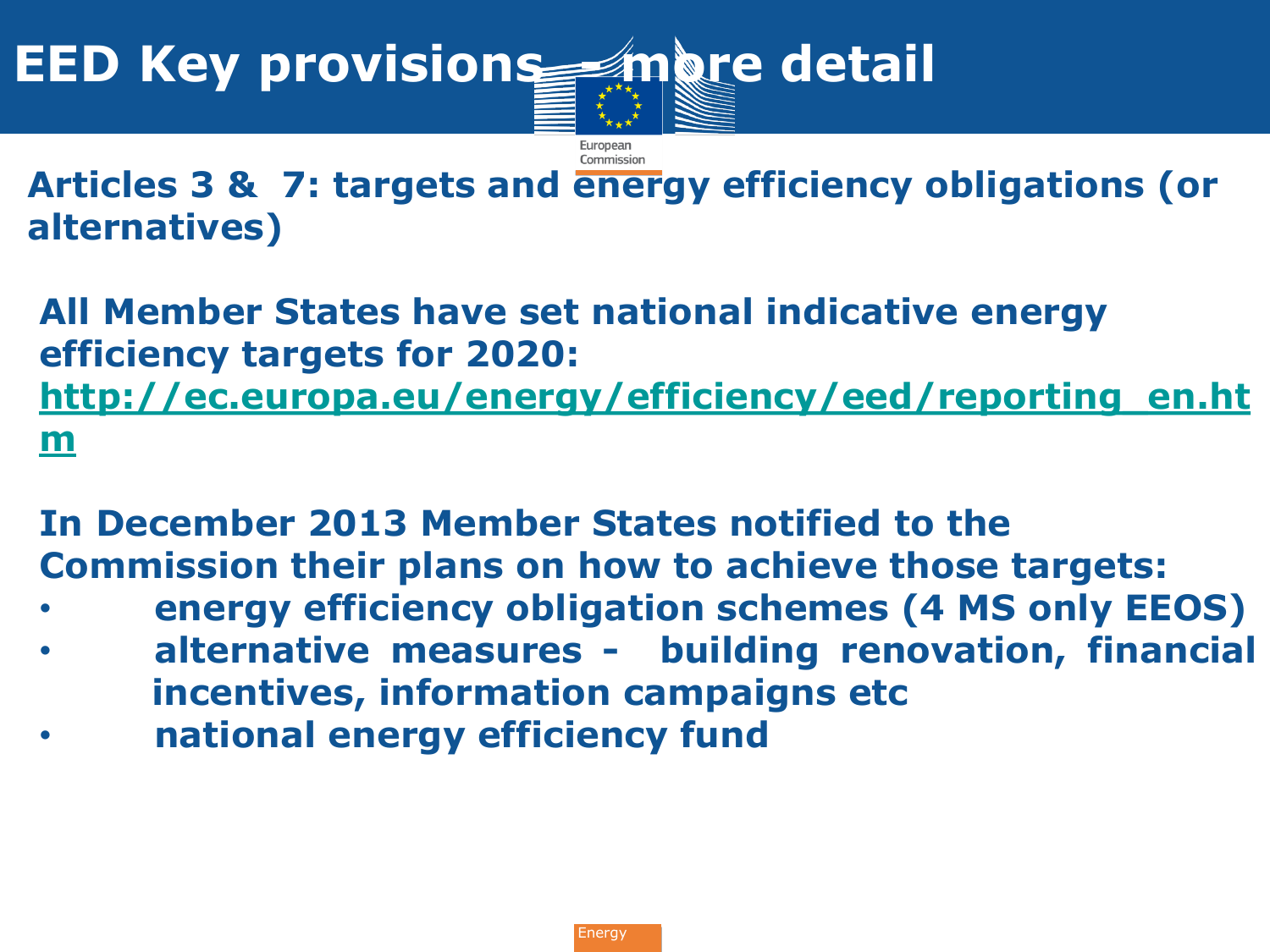

**Article 8: energy audits**

**Big enterprises must have an energy audit by 5 December 2015 and then at least every 4 years. SMEs should be encouraged to have energy audits. Must be done in an independent manner by in-house experts of accredited energy auditors.**

**Definition of SME: less than 250 employees and an annual turnover not exceeding EUR 50 million, and/or an annual balance sheet total not exceeding EUR 43 million. [check whether subsidiaries are linked or autonomous]**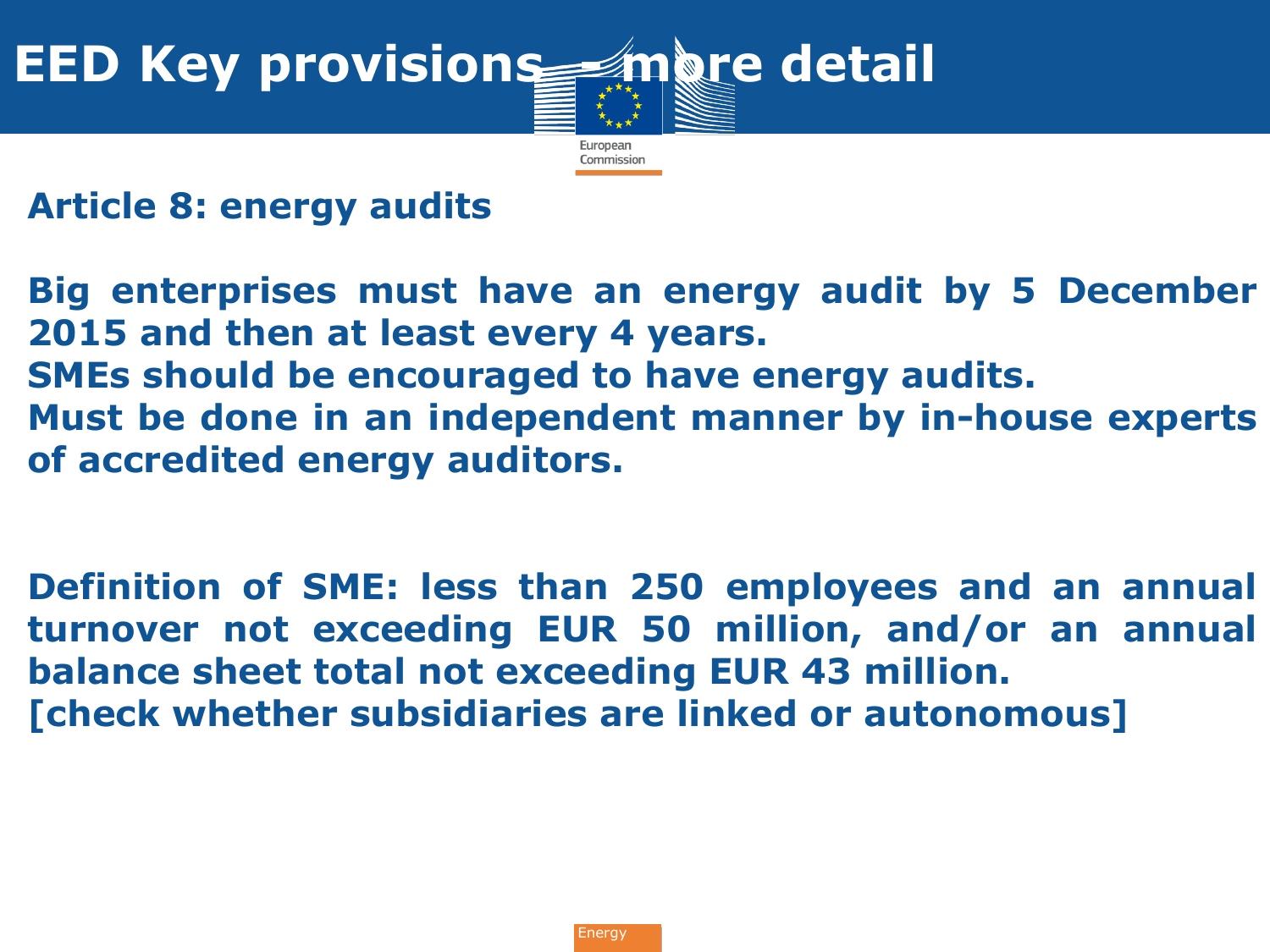

**Articles 9-11: metering & billing**

**Final customers to be provided with accurate competitively priced meters reflecting actual consumption and time of use:**

**Always when technically feasible, financially reasonable and proportionate to potential savings.**

**Always when a new connection is made in a new building or a building undergoes major renovations, as set out in Directive 2010/31/EU.**

**Accurate billing information based on consumption at least twice a year by 31 December 2014, more frequently if requested.**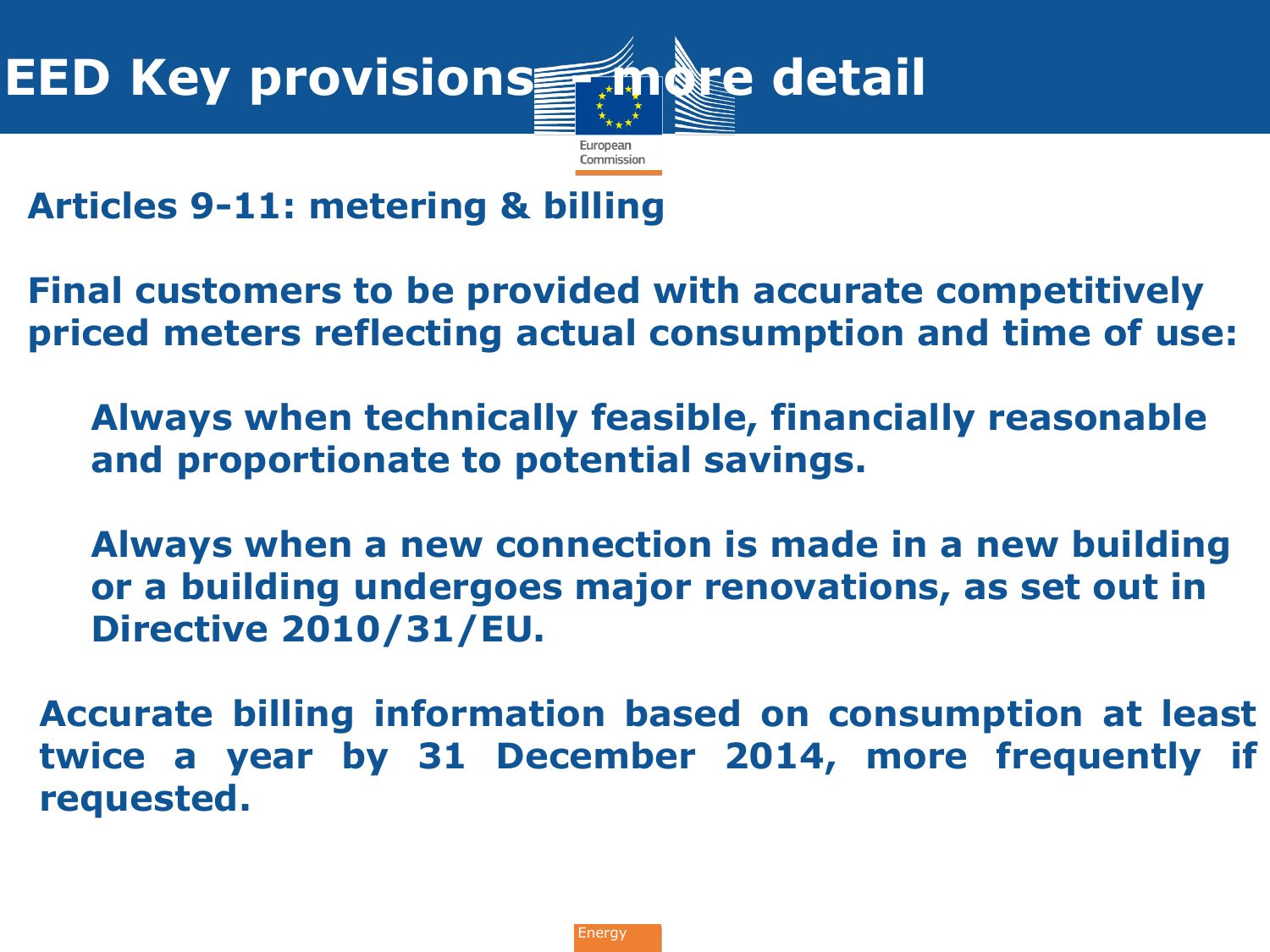

## **Energy Performance of Buildings**

*Recast Directive 2010/31/EU same principles as Directive 2002/91/EC:*

- **Minimum energy performance requirements**
- **Energy Performance Certificates**
- **Inspection of heating and cooling systems**
- **Independency of experts**
- **Exemplary role of public sector**

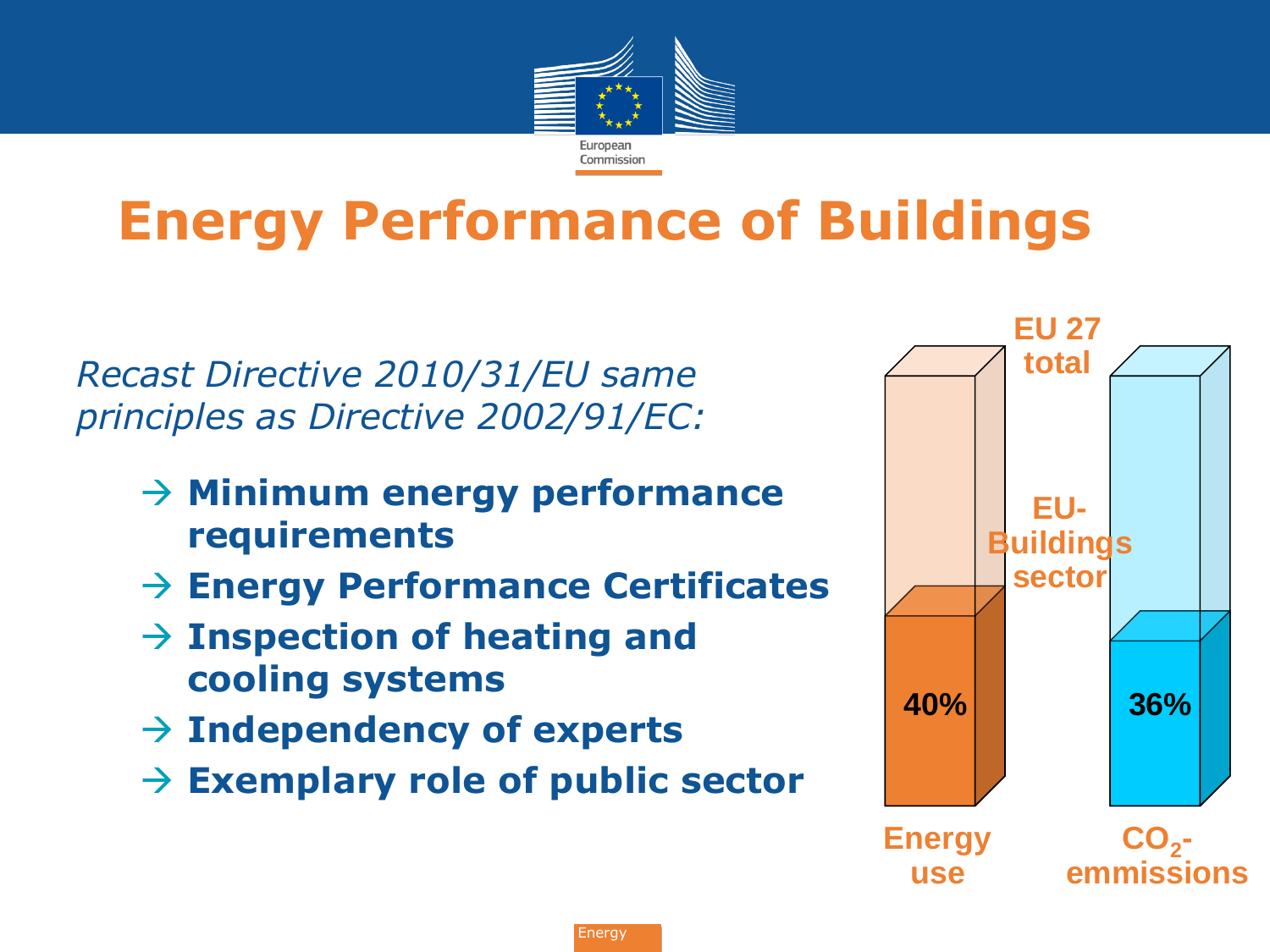

# **State of play infringements (EPBD)**

• *- work in progress*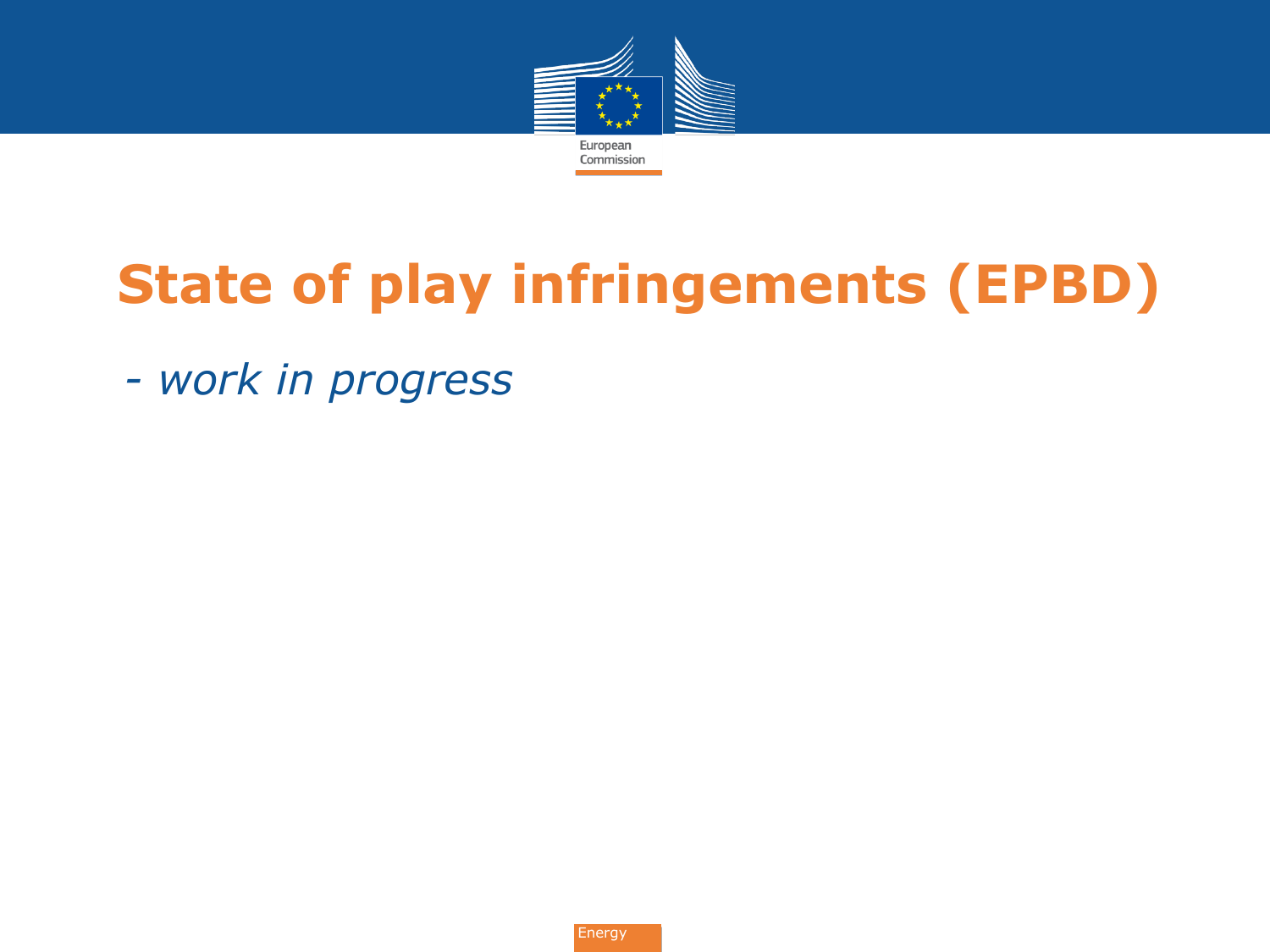

### **Cost optimal methodology**



**Aimed at ensuring high ambition level in MS Reports from Member States due by March 2013 Current state: 23 reports received so far Commission will check and report**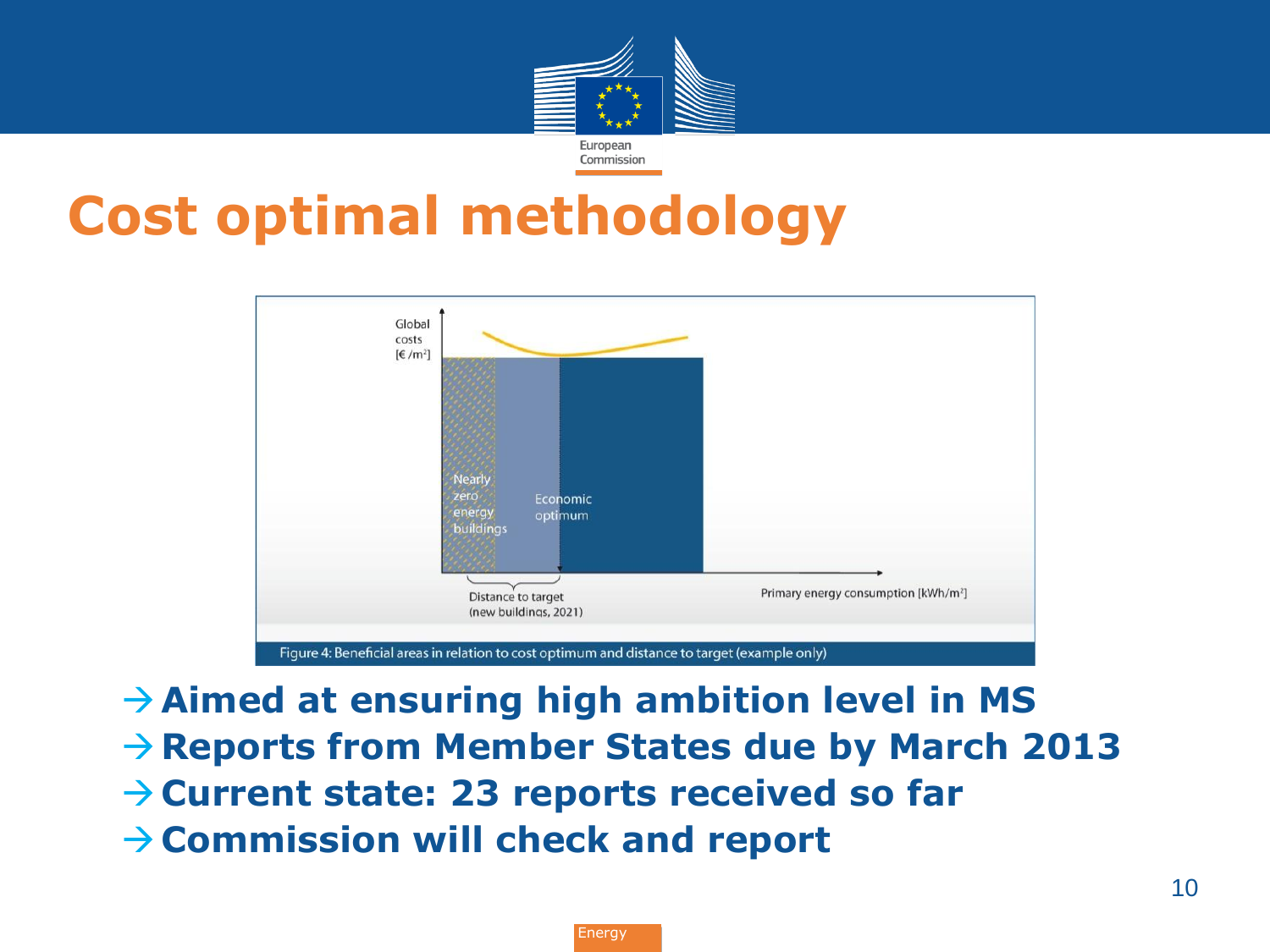

## **Calculation methodologies for the energy performance of buildings**

#### $\rightarrow$  Standardisation

- **Overarching standard EN 15603 close to adoption**
- **COM supports CEN's initiative to define a CEN preferred option**
	- → support the voluntary certification scheme for non**residential buildings**
	- **exemplify the framework for national annexes**

 **Technical assessment of national/regional calculation methodologies**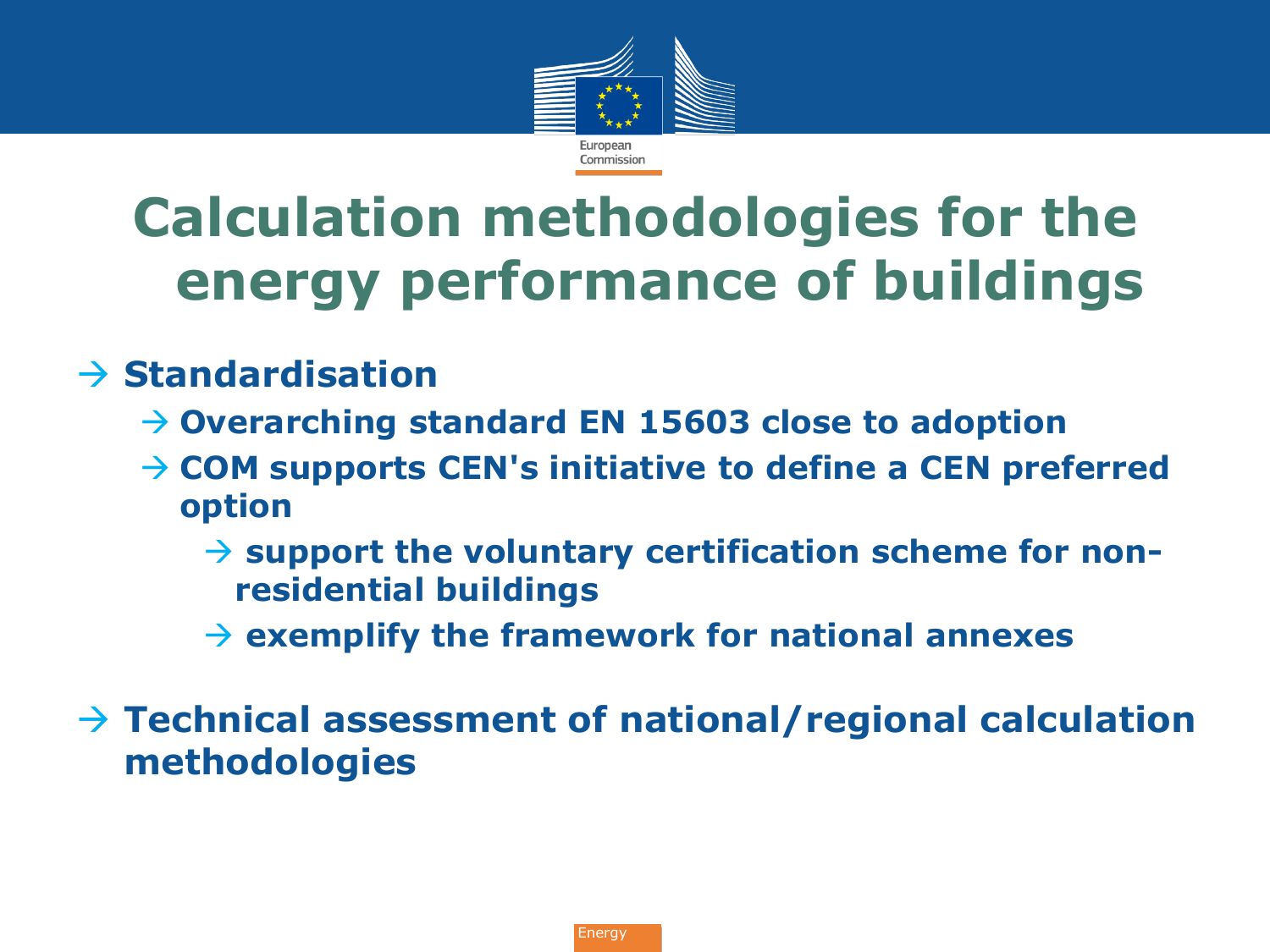

### • *[Linn.Johnsen@ec.europa.eu](mailto:Linn.Johnsen@ec.europa.eu)* • *Policy officer, C.3 DG ENER*